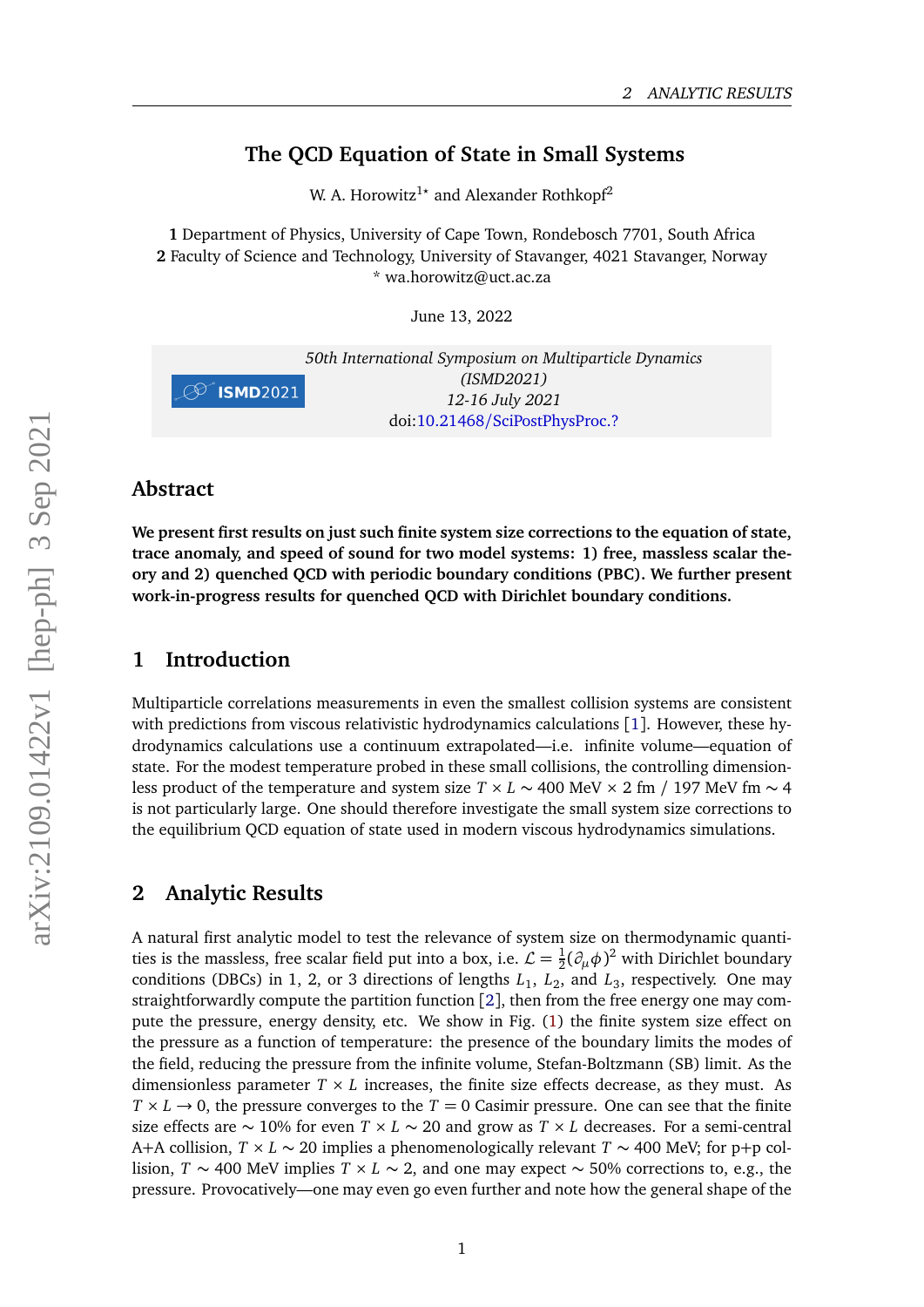<span id="page-1-0"></span>

Figure 1: (Left) Finite volume pressure *p* divided by the infinite volume, Stefan-Boltzmann limit  $p_{SB}$  of a free, massless scalar field with Dirichlet boundary conditions in 1, 2, and 3 dimensions as a function of temperature *T* in units of 1*/L*, where *L* is the length of any of the fixed, compactified directions [[2](#page-3-1)]. (Right) The scaled trace anomaly  $\Delta/T^4 = (\epsilon - 3p)/T^4$  as a function of temperature  $T$  from  $N_f = 0$  pQCD to order  $g_s^5$  with scale set by  $\pi T$ ,  $2\pi T$ , and  $4\pi T$  in infinite volume as given in [[3](#page-3-2)] and then with finite size running coupling; see text for details.

pressure as a function of temperature in the finite system is reminiscent of the shape of *p*(*T*) in the infinite volume limit from lattice QCD simulations [[4](#page-3-3)].

One may then examine the trace anomaly  $\Delta \equiv \epsilon - 3p$  in this compactified massless free scalar field. One may show that the trace anomaly in this case is identically 0, independent of any choice of conformality-breaking non-trivial finite geometry. One may further see that for a coupled  $\lambda \phi^4$  theory, the trace anomaly in infinite volume is identically 0 up to fixed order  $\lambda^2$ ; note that the dynamically generated Debye mass  $m_D \sim \lambda T$  impacts the pressure and energy density at order *λ* 3*/*2 [[5](#page-3-4)].

The trace anomaly becomes non-zero when the coupling is allowed to run and when the order of the expansion of the partition function yields logs of the temperature. Inspired by the finite size correction to the running coupling in  $\lambda \phi^4$  theory [[6](#page-3-5)], we took as an ansatz  $g_s(\mu, L) = g_s(\mu) - \frac{3}{2}$  $\frac{3}{2}g_s^2(\mu)^{\frac{3}{2}}$  $\frac{3}{2} \left[ (2\pi)^3 m_D(\mu) L \right]^{-1/2}$  in the *g<sub>s</sub>* QCD partition function as given in [[3](#page-3-2)]. We plotted the results for the scaled trace anomaly  $\Delta/T^4 \equiv (\epsilon - 3p)/T^4$  in infinite volume and in a box of sides  $L = 1$  fm in Fig. [\(1\)](#page-1-0). We conservatively estimated the uncertainty in the result by varying the scale  $\mu$  from  $\pi T$  to  $4\pi T$ . One can see that the reduction in the coupling from the infinite volume limit due to the finite system size significantly reduces the trace anomaly, which will lead to a faster speed of sound.

#### **3 Lattice QCD Results**

With the intuition from our analytic calculations in hand, we may now quantify the finite system size effects on thermodynamic quantities using the lattice. Quenched QCD pure SU(3) gauge lattice simulations were performed on lattices with anisotropic spatial volumes with periodic boundary conditions (PBCs) [[7](#page-3-6)]. The energy-momentum tensor defined through the gradient flow was used for the analysis of the stress tensor on the lattice. We show in Fig. [\(2\)](#page-2-0) clear finite-size effects in the pressure and the energy density. Note that in quenched QCD  $T_c \approx 270$  MeV. As anticipated from the analytic results, the pressure and energy density are reduced compared to their infinite volume limit as the dimensionless parameter  $T \times L<sub>x</sub>$ decreases.

We performed additional lattice calculations in quenched QCD with PBCs to examine the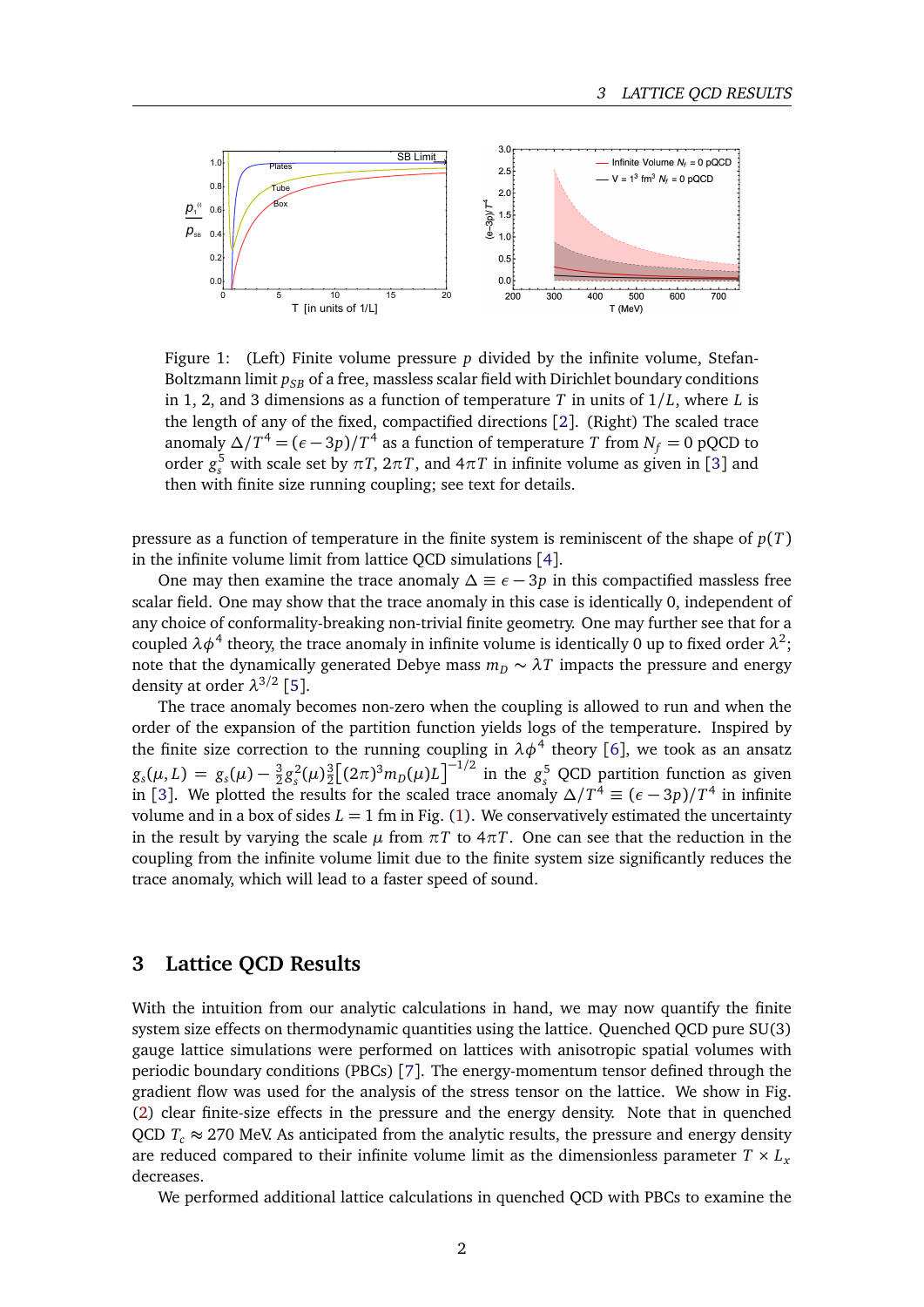<span id="page-2-0"></span>

Figure 2: (Top left) Scaled pressure *p/T* 4 and (top right) energy density *ε/T* <sup>4</sup> of quenched QCD with periodic boundary conditions with one side of fixed (small) length *L* [[7](#page-3-6)]. (Bottom) The scaled trace anomaly  $\Delta/T^4 \equiv (\epsilon - 3p)/T^4$  as a function of temperature *T* in quenched QCD with periodic boundary conditions with sides  $N_r = 24$  (red), 16 (green), [8](#page-3-7) (orange) and 4 (blue) at fixed coupling [8]

trace anomaly as a function of the temperature alone [[8](#page-3-7)]. One can see in Fig. [\(2\)](#page-2-0) that as the system size decreases, the phase transition broadens and the trace anomaly is reduced, as expected from our analytic results.

## **4 Discussion and Conclusions**

.

We showed that for a free, massless scalar field, placing the system in a finite-sized box reduces the pressure and energy density as compared to the infinite volume limit. In  $p+p$  collisions, *L* ∼ 1 fm, so *T* ∼ 400 MeV implies *T* × *L* ∼ 2, which is far from large and we can see from Fig. [\(1\)](#page-1-0) that finite size corrections are  $\sim$  50%. These finite size effects persist out to surprisingly large *T* × *L* ∼ 20; in semi-central A+A collisions with *L* ∼ 10 fm, *T* × *L* ∼ 20 corresponds to a QGP temperature of ~ 400 MeV. Thus finite size effects on the thermodynamics may have nontrivial implications for hydrodynamic modelling of heavy-ion collisions, especially in small- to moderate-sized systems. We next analytically examined the finite size effects on the  $N_f = 0$ QCD trace anomaly, finding that the finite system size reduced the anomaly compared to the infinite volume limit, suggesting a faster-than-expected speed of sound. Detailed quenched QCD calculations with periodic boundary conditions agreed qualitatively with the analytic results: pressure, energy density, and the trace anomaly were all reduced compared to their infinite volume limits.

Future work includes rigorously determining the finite size effects on the running coupling in QCD, implementing Dirichlet boundary conditions (DBCs) in the lattice simulations [[9](#page-3-8)], and extending the lattice simulations to full QCD. We anticipate that both DBCs and the presence of fermions will increase the magnitude of the finite size corrections seen in the lattice results presented here.